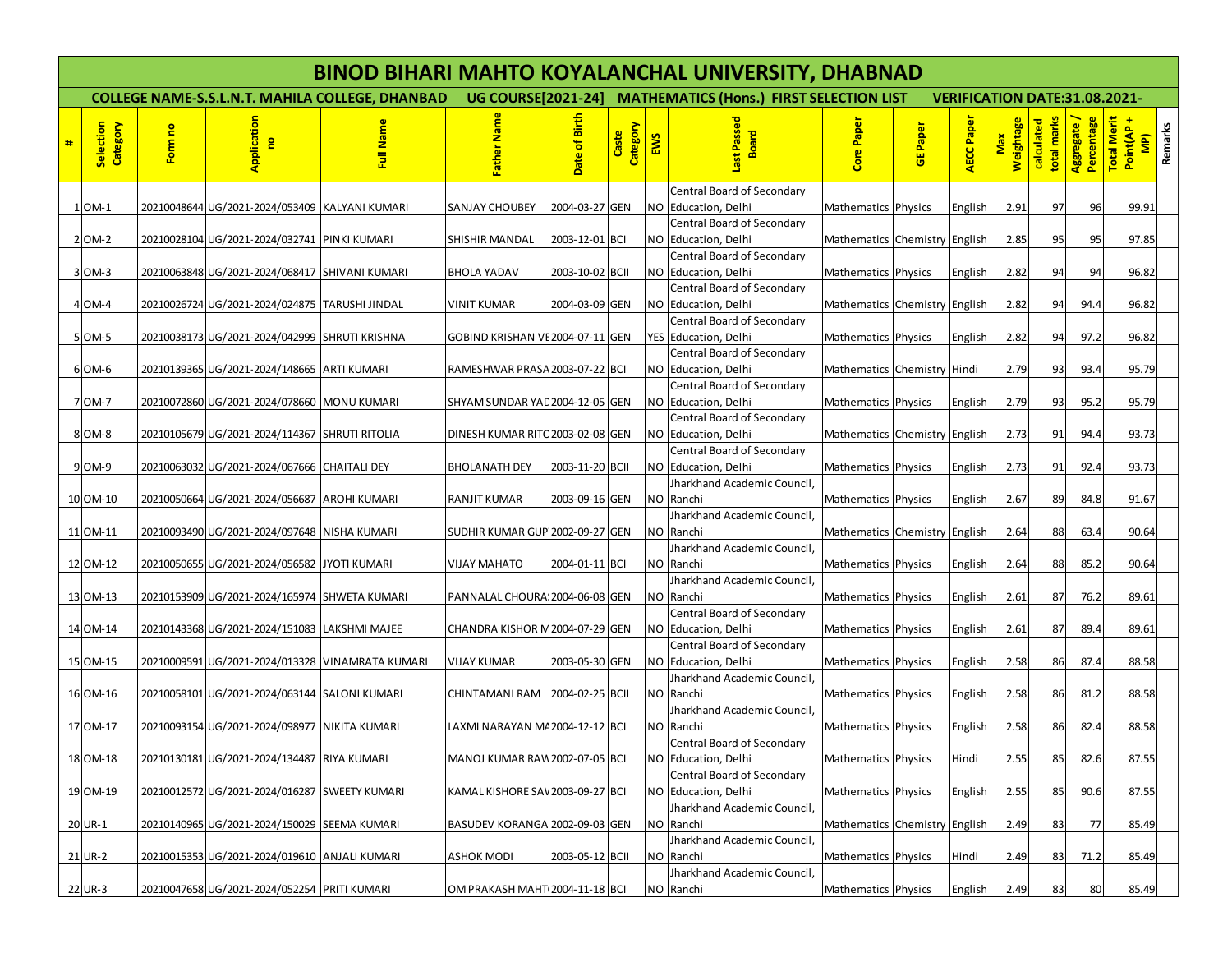|   | <b>BINOD BIHARI MAHTO KOYALANCHAL UNIVERSITY, DHABNAD</b> |         |                                                 |                                                        |                                  |                 |                   |            |                                                             |                               |          |                                      |                         |                           |                           |                                                      |
|---|-----------------------------------------------------------|---------|-------------------------------------------------|--------------------------------------------------------|----------------------------------|-----------------|-------------------|------------|-------------------------------------------------------------|-------------------------------|----------|--------------------------------------|-------------------------|---------------------------|---------------------------|------------------------------------------------------|
|   |                                                           |         |                                                 | <b>COLLEGE NAME-S.S.L.N.T. MAHILA COLLEGE, DHANBAD</b> |                                  |                 |                   |            | UG COURSE[2021-24] MATHEMATICS (Hons.) FIRST SELECTION LIST |                               |          | <b>VERIFICATION DATE:31.08.2021-</b> |                         |                           |                           |                                                      |
| # | Selection<br>Category                                     | Form no | Application<br>$\mathbf{e}$                     | Full Name                                              | ather Na                         | Date of Birth   | Category<br>Caste | <b>EWS</b> | Last Passed<br><b>Board</b>                                 | Core Paper                    | GE Paper | AECC Pape                            | <b>Weightage</b><br>Max | calculated<br>total marks | Percentage<br>Aggregate / | Total Merit<br>Point(AP+<br>Remarks<br>$\frac{1}{2}$ |
|   |                                                           |         |                                                 |                                                        |                                  |                 |                   |            | Central Board of Secondary                                  |                               |          |                                      |                         |                           |                           |                                                      |
|   | 23 UR-4                                                   |         | 20210028341 UG/2021-2024/033022                 | <b>NISHA MONDAL</b>                                    | HEMANTA MONDAL 2002-03-31 BCI    |                 |                   |            | NO Education, Delhi<br>Jharkhand Academic Council.          | Mathematics Chemistry English |          |                                      | 2.46                    | 82                        | 82.8                      | 84.46                                                |
|   | 24 UR-5                                                   |         | 20210139861 UG/2021-2024/148903 KHUSHBOO KUMARI |                                                        | DEV NARAYAN MAH 2002-11-27 BCI   |                 |                   |            | NO Ranchi                                                   | Mathematics Physics           |          | English                              | 2.46                    | 82                        | 78.8                      | 84.46                                                |
|   |                                                           |         |                                                 |                                                        |                                  |                 |                   |            | Jharkhand Academic Council.                                 |                               |          |                                      |                         |                           |                           |                                                      |
|   | 25 UR-6                                                   |         | 20210080790 UG/2021-2024/086314 LAXMI KUMARI    |                                                        | PRAKASH MAHTO                    | 2003-02-15 BCII |                   |            | NO Ranchi                                                   | Mathematics Physics           |          | English                              | 2.46                    | 82                        | 75.8                      | 84.46                                                |
|   |                                                           |         |                                                 |                                                        |                                  |                 |                   |            | Jharkhand Academic Council,                                 |                               |          |                                      |                         |                           |                           |                                                      |
|   | 26 UR-7                                                   |         | 20210101816 UG/2021-2024/107092 SIMMY KUMARI    |                                                        | RAJESH MALAKAR                   | 2003-09-13 BCII |                   |            | NO Ranchi                                                   | Mathematics Physics           |          | English                              | 2.46                    | 82                        | 69                        | 84.46                                                |
|   | 27 UR-8                                                   |         | 20210064362 UG/2021-2024/069791 SOFIA PARWEEN   |                                                        | MD AKHLAQUE ANS/2004-01-26 BCI   |                 |                   |            | Jharkhand Academic Council,<br>NO Ranchi                    | Mathematics Physics           |          | English                              | 2.46                    | 82                        | 72.6                      | 84.46                                                |
|   |                                                           |         |                                                 |                                                        |                                  |                 |                   |            | Jharkhand Academic Council,                                 |                               |          |                                      |                         |                           |                           |                                                      |
|   | 28 UR-9                                                   |         | 20210080237 UG/2021-2024/085749 LAXMI KUMARI    |                                                        | JITU NAYAK                       | 2004-02-17 BCII |                   |            | NO Ranchi                                                   | Mathematics Physics           |          | English                              | 2.46                    | 82                        | 75.2                      | 84.46                                                |
|   |                                                           |         |                                                 |                                                        |                                  |                 |                   |            | Jharkhand Academic Council,                                 |                               |          |                                      |                         |                           |                           |                                                      |
|   | 29 UR-10                                                  |         | 20210036591 UG/2021-2024/041539 NAFISHA NAAZ    |                                                        | MD MANSUR ANSAR 2004-05-03 GEN   |                 |                   |            | NO Ranchi                                                   | Mathematics Physics           |          | English                              | 2.43                    | 81                        | 71.8                      | 83.43                                                |
|   | 30 UR-11                                                  |         | 20210062975 UG/2021-2024/067558 GUDIA KUMARI    |                                                        | <b>ARJUN KORA</b>                | 2004-11-28 ST   |                   |            | Central Board of Secondary<br>NO Education, Delhi           | Mathematics Physics           |          | Hindi                                | 2.43                    | 81                        | 74.8                      | 83.43                                                |
|   |                                                           |         |                                                 |                                                        |                                  |                 |                   |            | Jharkhand Academic Council,                                 |                               |          |                                      |                         |                           |                           |                                                      |
|   | 31 UR-12                                                  |         | 20210023943 UG/2021-2024/028156 MADHU KUMARI    |                                                        | BISHESHWAR RAWA 2002-03-27 BCI   |                 |                   |            | NO Ranchi                                                   | Mathematics Physics           |          | English                              | 2.4                     | 80                        | 74.4                      | 82.4                                                 |
|   |                                                           |         |                                                 |                                                        |                                  |                 |                   |            | Central Board of Secondary                                  |                               |          |                                      |                         |                           |                           |                                                      |
|   | 32 UR-13                                                  |         | 20210081941 UG/2021-2024/087618 SUMAN BAURI     |                                                        | VIJAY KUMAR BAURI 2003-04-27 SC  |                 |                   |            | NO Education, Delhi                                         | Mathematics Physics           |          | English                              | 2.4                     | 80                        | 84.2                      | 82.4                                                 |
|   |                                                           |         |                                                 |                                                        |                                  |                 |                   |            | Jharkhand Academic Council,                                 |                               |          |                                      |                         |                           |                           |                                                      |
|   | 33 UR-14                                                  |         | 20210020851 UG/2021-2024/025315 POONAM KUMARI   |                                                        | MANGAL MARANDI 2003-06-07 ST     |                 |                   |            | NO Ranchi<br>Jharkhand Academic Council,                    | Mathematics Physics           |          | English                              | 2.4                     | 80                        | 67.8                      | 82.4                                                 |
|   | 34 UR-15                                                  |         | 20210030375 UG/2021-2024/035088 SUJATA MANDAL   |                                                        | DEEPAK KUMAR MAI 2003-06-07 BCI  |                 |                   |            | NO Ranchi                                                   | Mathematics Physics           |          | English                              | 2.4                     | 80                        | 84.6                      | 82.4                                                 |
|   |                                                           |         |                                                 |                                                        |                                  |                 |                   |            | Central Board of Secondary                                  |                               |          |                                      |                         |                           |                           |                                                      |
|   | 35 UR-16                                                  |         | 20210024535 UG/2021-2024/028934 AANCHAL KUMARI  |                                                        | MANOJ KUMAR SAH 2003-12-26 BCI   |                 |                   |            | NO Education, Delhi                                         | Mathematics Physics           |          | English                              | 2.4                     | 80                        | 92.6                      | 82.4                                                 |
|   |                                                           |         |                                                 |                                                        |                                  |                 |                   |            | Jharkhand Academic Council,                                 |                               |          |                                      |                         |                           |                           |                                                      |
|   | 36 UR-17                                                  |         | 20210034767 UG/2021-2024/038140 KHUSHI KUMARI   |                                                        | RAM CHANDRA BAR 2003-01-18 GEN   |                 |                   |            | NO Ranchi                                                   | Mathematics Physics           |          | English                              | 2.37                    | 79                        | 78                        | 81.37                                                |
|   | 37 UR-18                                                  |         | 20210047841 UG/2021-2024/052545 NIKHITA MANDAL  |                                                        | SRINIWAS MANDAL 2003-04-15 BCI   |                 |                   |            | Central Board of Secondary<br>NO Education, Delhi           | Mathematics Physics           |          | English                              | 2.34                    | 78                        | 86.8                      | 80.34                                                |
|   |                                                           |         |                                                 |                                                        |                                  |                 |                   |            | Jharkhand Academic Council.                                 |                               |          |                                      |                         |                           |                           |                                                      |
|   | 38 UR-19                                                  |         | 20210040050 UG/2021-2024/044944 NEHA KUMARI     |                                                        | SHIW KUMAR RAJAK 2003-08-29 SC   |                 |                   |            | NO Ranchi                                                   | Mathematics Physics           |          | English                              | 2.34                    | 78                        | 73.8                      | 80.34                                                |
|   |                                                           |         |                                                 |                                                        |                                  |                 |                   |            | Jharkhand Academic Council.                                 |                               |          |                                      |                         |                           |                           |                                                      |
|   | 39 UR-20                                                  |         | 20210050052 UG/2021-2024/054821 KHUSHI KUMARI   |                                                        | NARESH KUMAR MA 2004-02-12 BCI   |                 |                   |            | NO Ranchi                                                   | Mathematics Physics           |          | English                              | 2.34                    | 78                        | 71.2                      | 80.34                                                |
|   | 40 UR-21                                                  |         | 20210103490 UG/2021-2024/109055 KHUSHI KUMARI   |                                                        | SANJEEV KUMAR PO 2002-01-20 GEN  |                 |                   |            | Jharkhand Academic Council,<br>NO Ranchi                    | Mathematics Physics           |          | English                              | 2.31                    | 77                        | 60.6                      | 79.31                                                |
|   |                                                           |         |                                                 |                                                        |                                  |                 |                   |            | Jharkhand Academic Council.                                 |                               |          |                                      |                         |                           |                           |                                                      |
|   | 41 UR-22                                                  |         | 20210049322 UG/2021-2024/053920 GUDIYA KUMARI   |                                                        | KAILASH MAHTO                    | 2003-01-01 BCII |                   |            | NO Ranchi                                                   | Mathematics Physics           |          | English                              | 2.31                    | 77                        | 72.4                      | 79.31                                                |
|   | 42 UR-23                                                  |         | 20210066840 UG/2021-2024/073090 PRIYA KUMARI    |                                                        | RAM CHANDRA MAN 2003-01-22 BCI   |                 |                   |            | Jharkhand Academic Council,<br>NO Ranchi                    | Mathematics Physics           |          | English                              | 2.31                    | 77                        | 51                        | 79.31                                                |
|   |                                                           |         |                                                 |                                                        |                                  |                 |                   |            | Central Board of Secondary                                  |                               |          |                                      |                         |                           |                           |                                                      |
|   | 43 UR-24                                                  |         | 20210138042 UG/2021-2024/147545 TRIPTY SHREE    |                                                        | LATE TARKESHWAR I 2003-01-29 BCI |                 |                   |            | NO Education, Delhi                                         | Mathematics Physics           |          | English                              | 2.31                    | 77                        | 84                        | 79.31                                                |
|   |                                                           |         |                                                 |                                                        |                                  |                 |                   |            |                                                             |                               |          |                                      |                         |                           |                           |                                                      |
|   |                                                           |         |                                                 |                                                        |                                  |                 |                   |            |                                                             |                               |          |                                      |                         |                           |                           |                                                      |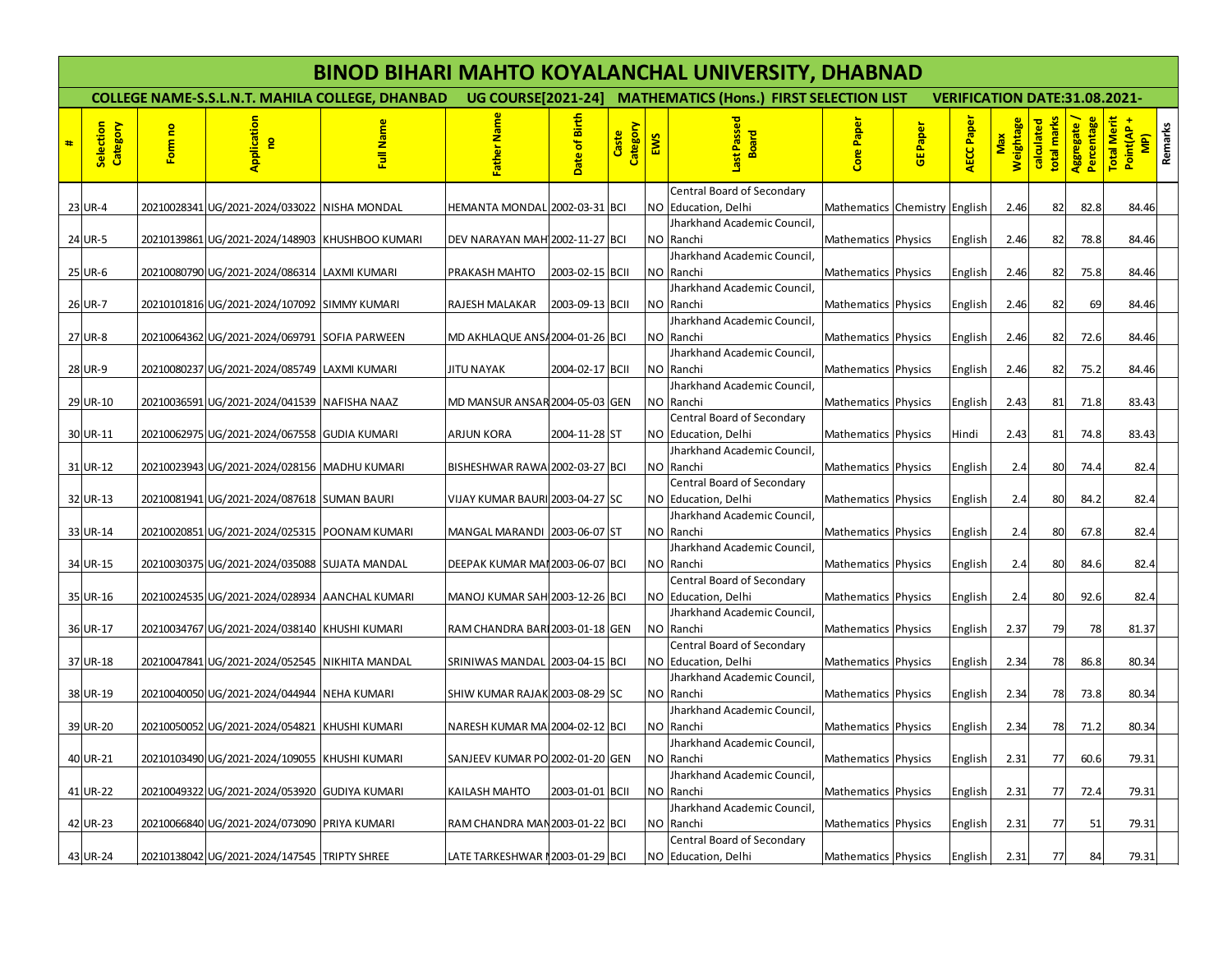|   | <b>BINOD BIHARI MAHTO KOYALANCHAL UNIVERSITY, DHABNAD</b> |         |                                                              |                                                                                                |                                                             |                 |                   |            |                                                     |                               |          |                                      |                         |                           |                           |                                                      |
|---|-----------------------------------------------------------|---------|--------------------------------------------------------------|------------------------------------------------------------------------------------------------|-------------------------------------------------------------|-----------------|-------------------|------------|-----------------------------------------------------|-------------------------------|----------|--------------------------------------|-------------------------|---------------------------|---------------------------|------------------------------------------------------|
|   |                                                           |         |                                                              | <b>COLLEGE NAME-S.S.L.N.T. MAHILA COLLEGE, DHANBAD</b>                                         | UG COURSE[2021-24] MATHEMATICS (Hons.) FIRST SELECTION LIST |                 |                   |            |                                                     |                               |          | <b>VERIFICATION DATE:31.08.2021-</b> |                         |                           |                           |                                                      |
| # | Selection<br>Category                                     | Form no | Application<br>$\mathbf{e}$                                  | Full Name                                                                                      | ather Na                                                    | Date of Birth   | Category<br>Caste | <b>EWS</b> | Last Passed<br><b>Board</b>                         | Core Paper                    | GE Paper | AECC Pape <sup>1</sup>               | <b>Weightage</b><br>Max | calculated<br>total marks | Percentage<br>Aggregate / | Total Merit<br>Point(AP +<br>Remarks<br>$\mathbf{P}$ |
|   |                                                           |         |                                                              |                                                                                                |                                                             |                 |                   |            | Jharkhand Academic Council,                         |                               |          |                                      |                         |                           |                           |                                                      |
|   | 44 UR-25                                                  |         | 20210036363 UG/2021-2024/041274 NAGHMA PERWEEN               |                                                                                                | MOHAMMAD TAMAI 2003-04-13 GEN                               |                 |                   |            | NO Ranchi<br>Jharkhand Academic Council,            | Mathematics Chemistry English |          |                                      | 2.31                    | 77                        | 69.8                      | 79.31                                                |
|   | 45 UR-26                                                  |         | 20210042735 UG/2021-2024/047523 NANDINI KUMARI               |                                                                                                | <b>TANTU RAM</b>                                            | 2003-04-18 GEN  |                   |            | NO Ranchi                                           | Mathematics Chemistry English |          |                                      | 2.31                    | 77                        | 83.4                      | 79.31                                                |
|   | 46 UR-27                                                  |         | 20210104032 UG/2021-2024/109428 ANNPURNA KUMARI              |                                                                                                | <b>RAMPRIT SAW</b>                                          | 2003-05-06 BCI  |                   |            | Jharkhand Academic Council,<br>NO Ranchi            | Mathematics Physics           |          | English                              | 2.31                    | 77                        | 67                        | 79.31                                                |
|   |                                                           |         |                                                              |                                                                                                |                                                             |                 |                   |            | Central Board of Secondary                          |                               |          |                                      |                         |                           |                           |                                                      |
|   | 47 UR-28                                                  |         | 20210082329 UG/2021-2024/063447 SEEMA KUMARI                 |                                                                                                | ANIL KUMHAR                                                 | 2003-11-26 BCI  |                   |            | NO Education, Delhi<br>Jharkhand Academic Council,  | Mathematics Physics           |          | English                              | 2.31                    | 77                        | 89.6                      | 79.31                                                |
|   | 48 UR-29                                                  |         | 20210111084 UG/2021-2024/119655 SIMRAN SHARMA                |                                                                                                | SATYENDRA SHARM/2004-10-07 GEN                              |                 |                   |            | NO Ranchi                                           | Mathematics Physics           |          | English                              | 2.31                    | 77                        | 77.2                      | 79.31                                                |
|   |                                                           |         |                                                              |                                                                                                |                                                             |                 |                   |            | Central Board of Secondary                          |                               |          |                                      |                         |                           |                           |                                                      |
|   | 49 UR-30                                                  |         | 20210057193 UG/2021-2024/062430 SONI KUMARI                  |                                                                                                | LAKSHMAN RAJAK                                              | 2002-09-10 SC   |                   |            | NO Education, Delhi                                 | Mathematics Physics           |          | English                              | 2.28                    | 76                        | 88.2                      | 78.28                                                |
|   |                                                           |         |                                                              |                                                                                                |                                                             |                 |                   |            | Jharkhand Academic Council,                         |                               |          |                                      |                         |                           |                           |                                                      |
|   | 50 UR-31                                                  |         | 20210023741 UG/2021-2024/028536 SIMRAN LOHIA                 |                                                                                                | SURESH LOHIA                                                | 2003-12-02 BCII |                   |            | NO Ranchi<br>Jharkhand Academic Council,            | Mathematics Physics           |          | English                              | 2.28                    | 76                        | 74                        | 78.28                                                |
|   | 51 UR-32                                                  |         | 20210041840 UG/2021-2024/046783 KHUSHBOO KUMARI              |                                                                                                | SUBHJEET KUMAR SH 2003-12-14 GEN                            |                 |                   |            | NO Ranchi                                           | Mathematics Physics           |          | English                              | 2.28                    | 76                        | 70.8                      | 78.28                                                |
|   |                                                           |         |                                                              |                                                                                                |                                                             |                 |                   |            | Jharkhand Academic Council,                         |                               |          |                                      |                         |                           |                           |                                                      |
|   | 52 EWS-1                                                  |         | 20210142807 UG/2021-2024/098901 SHRUTI SINHA                 |                                                                                                | ANUJ KUMAR SINHA 2003-03-13 GEN                             |                 |                   |            | YES Ranchi                                          | Mathematics Chemistry English |          |                                      | 1.95                    | 65                        | 68.2                      | 66.95                                                |
|   |                                                           |         |                                                              |                                                                                                |                                                             |                 |                   |            | Central Board of Secondary                          |                               |          |                                      |                         |                           |                           |                                                      |
|   | 53 EWS-2                                                  |         | 20210089638 UG/2021-2024/095473 KHUSHNUMA KHAN               |                                                                                                | EKRAM KHAN                                                  | 2004-01-03 GEN  |                   |            | YES Education, Delhi<br>Jharkhand Academic Council. | Mathematics Physics           |          | English                              | 1.62                    | 54                        | 61.6                      | 55.62                                                |
|   | 54 V EWS-3                                                |         | 20210033346 UG/2021-2024/038065 KHUSHI PARWEEN               |                                                                                                | MD SHAMSHER ANS / 2004-06-14 GEN                            |                 |                   |            | NO Ranchi                                           | Mathematics Physics           |          | English                              | 2.25                    | 75                        | 64                        | 77.25                                                |
|   |                                                           |         |                                                              |                                                                                                |                                                             |                 |                   |            | National Institute of Open                          |                               |          |                                      |                         |                           |                           |                                                      |
|   |                                                           |         |                                                              |                                                                                                |                                                             |                 |                   |            | <b>Schooling (formarly National</b>                 |                               |          |                                      |                         |                           |                           |                                                      |
|   | 55 V EWS-4                                                |         | 20210139792 UG/2021-2024/149058 AKANKSHA TIWARY              |                                                                                                | SHAMBHU NATH TIW 2002-02-15 GEN                             |                 |                   |            | NO Open School), New Delhi                          | Mathematics Chemistry English |          |                                      | 2.22                    | 74                        | 75.2                      | 76.22                                                |
|   |                                                           |         |                                                              |                                                                                                |                                                             |                 |                   |            | Central Board of Secondary                          |                               |          |                                      |                         |                           |                           |                                                      |
|   | 56 V EWS-5                                                |         | 20210012647 UG/2021-2024/016424 PRIYA RANJAN                 |                                                                                                | RAM NIWAS SINGH   2003-01-28 GEN                            |                 |                   |            | NO Education, Delhi<br>Jharkhand Academic Council,  | Mathematics Chemistry English |          |                                      | 2.22                    | 74                        | 83.2                      | 76.22                                                |
|   | 57 V EWS-6                                                |         | 20210032750 UG/2021-2024/037641 RIYA KUMARI                  |                                                                                                | SANJAY SINGH                                                | 2003-01-15 GEN  |                   |            | NO Ranchi                                           | Mathematics Physics           |          | English                              | 2.19                    | 73                        | 75.4                      | 75.19                                                |
|   |                                                           |         |                                                              |                                                                                                |                                                             |                 |                   |            | Central Board of Secondary                          |                               |          |                                      |                         |                           |                           |                                                      |
|   | 58 V EWS-7                                                |         | 20210104364 UG/2021-2024/110715 SWETA KESHRI                 |                                                                                                | RAVI SHANKAR KESH 2003-12-11 GEN                            |                 |                   |            | NO Education, Delhi                                 | Mathematics Physics           |          | English                              | 2.19                    | 73                        | 88                        | 75.19                                                |
|   |                                                           |         | 20210094502 UG/2021-2024/100490 BEAUTY KUMARI                |                                                                                                |                                                             |                 |                   |            | Jharkhand Academic Council,                         |                               |          |                                      |                         |                           |                           |                                                      |
|   | 59 V EWS-8                                                |         |                                                              |                                                                                                | <b>ARUN PRASAD</b>                                          | 2002-12-23 GEN  |                   |            | NO Ranchi<br>Jharkhand Academic Council,            | Mathematics Physics           |          | English                              | 2.16                    | 72                        | 77                        | 74.16                                                |
|   | 60 V EWS-9                                                |         | 20210106758 UG/2021-2024/115322 PUJA KUMARI                  |                                                                                                | ASHOK KUMAR MAH 2004-01-01 GEN                              |                 |                   |            | NO Ranchi                                           | Mathematics Physics           |          | English                              | 2.16                    | 72                        | 65.4                      | 74.16                                                |
|   |                                                           |         |                                                              |                                                                                                |                                                             |                 |                   |            | Jharkhand Academic Council,                         |                               |          |                                      |                         |                           |                           |                                                      |
|   |                                                           |         |                                                              | 61 V EWS-10 20210125637 UG/2021-2024/135929 ANNAPURNA CHATTERJEANIMESH CHATTERJE2003-03-25 GEN |                                                             |                 |                   |            | NO Ranchi                                           | Mathematics Chemistry English |          |                                      | 2.13                    | 71                        | 61                        | 73.13                                                |
|   |                                                           |         |                                                              |                                                                                                |                                                             |                 |                   |            | Central Board of Secondary                          |                               |          |                                      |                         |                           |                           |                                                      |
|   |                                                           |         | 62 V EWS-11 20210086457 UG/2021-2024/091524 AAKANKSHA TIWARI |                                                                                                | RABINDRA NATH TIV 2003-11-11 GEN                            |                 |                   |            | NO Education, Delhi<br>Central Board of Secondary   | Mathematics Physics           |          | English                              | 2.13                    | 71                        | 84.2                      | 73.13                                                |
|   |                                                           |         | 63 V EWS-12 20210041576 UG/2021-2024/046294 TANISHA KUMARI   |                                                                                                | MUKESH KUMAR SIN 2004-02-13 GEN                             |                 |                   |            | NO Education, Delhi                                 | Mathematics Physics           |          | English                              | 2.13                    | 71                        | 84                        | 73.13                                                |
|   |                                                           |         |                                                              |                                                                                                |                                                             |                 |                   |            | Central Board of Secondary                          |                               |          |                                      |                         |                           |                           |                                                      |
|   |                                                           |         | 64 V EWS-13 20210096361 UG/2021-2024/101936 KHUSHI KUMARI    |                                                                                                | RAMBALI NONIA                                               | 2003-04-18 GEN  |                   |            | NO Education, Delhi                                 | Mathematics Physics           |          | English                              | 2.1                     | 70                        | 81.2                      | 72.1                                                 |
|   |                                                           |         |                                                              |                                                                                                |                                                             |                 |                   |            | Jharkhand Academic Council,                         |                               |          |                                      |                         |                           |                           |                                                      |
|   | 65 BC I-1                                                 |         | 20210138229 UG/2021-2024/144000 KIRAN KUMARI                 |                                                                                                | MADAN KUMAR MAI 2004-01-06 BCI                              |                 |                   |            | NO Ranchi                                           | Mathematics Physics           |          | English                              | 2.28                    | 76                        | 74                        | 78.28                                                |
|   |                                                           |         |                                                              |                                                                                                |                                                             |                 |                   |            |                                                     |                               |          |                                      |                         |                           |                           |                                                      |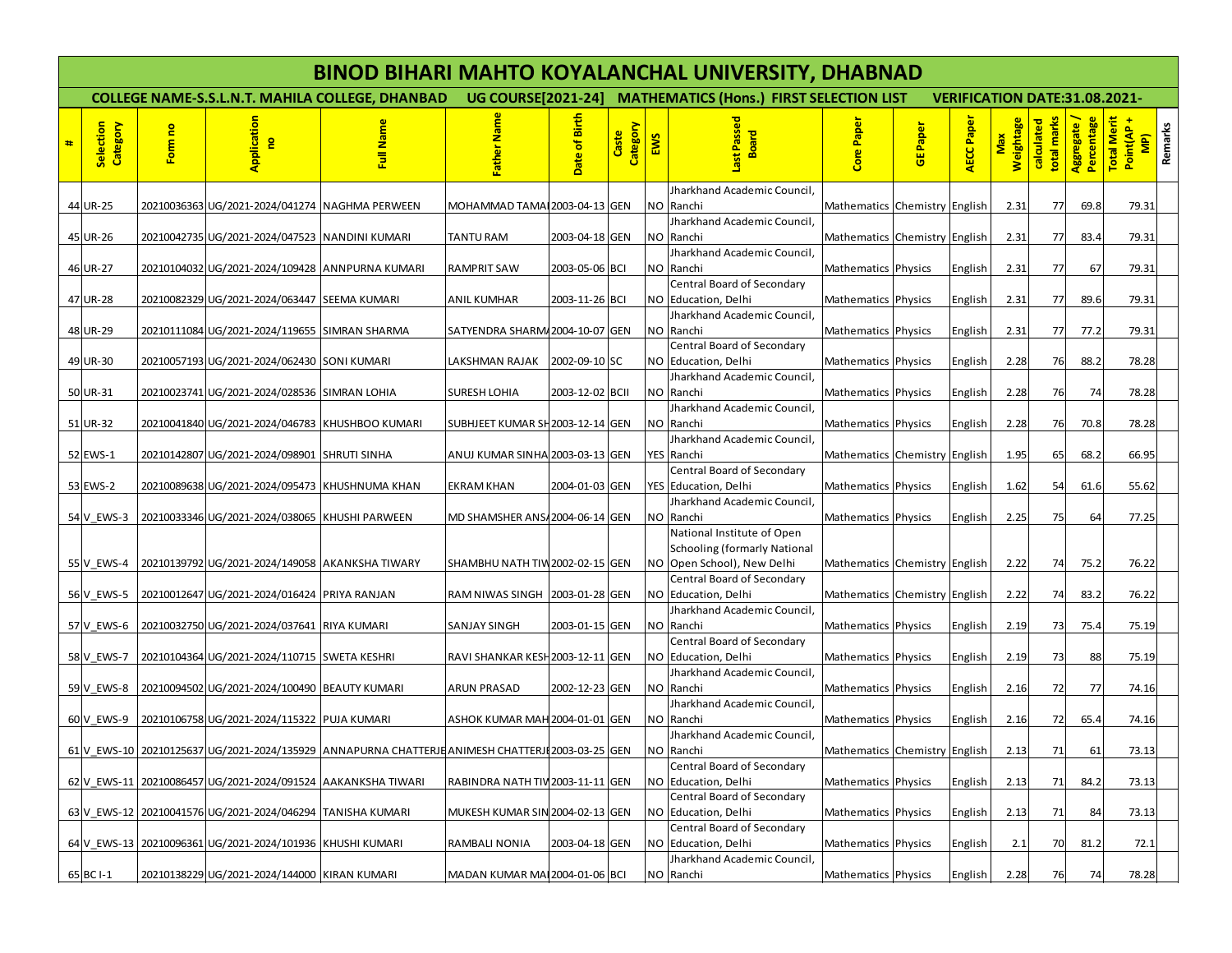|   | <b>BINOD BIHARI MAHTO KOYALANCHAL UNIVERSITY, DHABNAD</b> |         |                                                 |                                                                                    |                                 |                 |                   |     |                                                                                 |                               |                 |                                      |                         |                           |                           |                                                      |
|---|-----------------------------------------------------------|---------|-------------------------------------------------|------------------------------------------------------------------------------------|---------------------------------|-----------------|-------------------|-----|---------------------------------------------------------------------------------|-------------------------------|-----------------|--------------------------------------|-------------------------|---------------------------|---------------------------|------------------------------------------------------|
|   |                                                           |         |                                                 | <b>COLLEGE NAME-S.S.L.N.T. MAHILA COLLEGE, DHANBAD</b>                             |                                 |                 |                   |     | UG COURSE[2021-24] MATHEMATICS (Hons.) FIRST SELECTION LIST                     |                               |                 | <b>VERIFICATION DATE:31.08.2021-</b> |                         |                           |                           |                                                      |
| # | Selection<br>Category                                     | Form no | Application<br>$\mathbf{e}$                     | Full Name                                                                          | Father Nar                      | Date of Birth   | Category<br>Caste | EWS | ast Passed<br>고<br>Boal                                                         | <b>Core Pape</b>              | <b>GE Paper</b> | AECC Pape                            | <b>Weightage</b><br>Max | calculated<br>total marks | Percentage<br>Aggregate / | Total Merit<br>Remarks<br>Point(AP-<br>$\frac{1}{2}$ |
|   | 66 BC I-2                                                 |         | 20210038976 UG/2021-2024/043947 MUSKAN KUMARI   |                                                                                    | RAJ KUMAR RAWAN 2003-04-29 BCI  |                 |                   | NO  | Jharkhand Academic Council,<br>Ranchi                                           | Mathematics Physics           |                 | English                              | 2.25                    | 75                        | 71.2                      | 77.25                                                |
|   | 67 BC I-3                                                 |         | 20210051115 UG/2021-2024/056082 SANGITA KUMARI  |                                                                                    | KEDAR NATH MAHT02003-05-16 BCI  |                 |                   |     | Jharkhand Academic Council,<br>NO Ranchi                                        | Mathematics Chemistry English |                 |                                      | 2.25                    | 75                        | 64.8                      | 77.25                                                |
|   | 68 BC I-4                                                 |         | 20210151814 UG/2021-2024/163915 AKANKSHA KUMARI |                                                                                    | DHARMENDRA KUM 2003-10-22 BCI   |                 |                   | NO. | Jharkhand Academic Council.<br>Ranchi                                           | Mathematics Physics           |                 | English                              | 2.22                    | 74                        | 72.4                      | 76.22                                                |
|   | 69 BC I-5                                                 |         | 20210017579 UG/2021-2024/021664 SHREYA DAW      |                                                                                    | <b>DILIP DAW</b>                | 2003-02-25 BCI  |                   |     | Central Board of Secondary<br>NO Education, Delhi                               | Mathematics Physics           |                 | English                              | 2.19                    | 73                        | 79.8                      | 75.19                                                |
|   | 70 BC I-6                                                 |         | 20210139053 UG/2021-2024/148393 NIKITA MAHTO    |                                                                                    | TEJO LAL MAHTO                  | 2003-08-25 BCI  |                   |     | Jharkhand Academic Council,<br>NO Ranchi                                        | Mathematics Physics           |                 | English                              | 2.19                    | 73                        | 71.8                      | 75.19                                                |
|   | 71 BC I-7                                                 |         | 20210100995 UG/2021-2024/106338 TANU KUMARI     |                                                                                    | RAJESH KUMAR MAH 2004-07-20 BCI |                 |                   |     | Jharkhand Academic Council,<br>NO Ranchi                                        | Mathematics Physics           |                 | Hindi                                | 2.16                    | 72                        | 71.8                      | 74.16                                                |
|   | 72 BC I-8                                                 |         | 20210023531 UG/2021-2024/027839 YAMINI CHOUHAN  |                                                                                    | DEOLAL CHOUHAN 2003-12-29 BCI   |                 |                   |     | Jharkhand Academic Council,<br>NO Ranchi                                        | Mathematics Physics           |                 | English                              | 2.13                    | 71                        | 71                        | 73.13                                                |
|   | 73 BC I-9                                                 |         | 20210061086 UG/2021-2024/064169 MUSKAN KUMARI   |                                                                                    | HARI PRASAD MAHA 2002-09-01 BCI |                 |                   |     | <b>Central Board of Secondary</b><br>NO Education, Delhi                        | Mathematics Chemistry English |                 |                                      | 2.1                     | 70                        | 68.8                      | 72.1                                                 |
|   | 74 BC I-10                                                |         |                                                 | 20210018655 UG/2021-2024/022714 NIMMY KUMARI GUPTA SHIV SHANKAR GUP 2003-12-10 BCI |                                 |                 |                   |     | Central Board of Secondary<br>NO Education, Delhi                               | Mathematics Chemistry English |                 |                                      | 2.1                     | 70                        | 76                        | 72.1                                                 |
|   | 75 BC II-1                                                |         | 20210022163 UG/2021-2024/026479 PAYAL MAHATO    |                                                                                    | BALRAM MAHATO                   | 2003-06-24 BCII |                   |     | Central Board of Secondary<br>NO Education, Delhi                               | Mathematics Physics           |                 | English                              | 2.16                    | 72                        | 79.4                      | 74.16                                                |
|   | 76 BC II-2                                                |         | 20210106887 UG/2021-2024/114882 MANISHA KUMARI  |                                                                                    | SHATRUDHAN SAW 2002-10-18 BCII  |                 |                   |     | Jharkhand Academic Council,<br>NO Ranchi                                        | Mathematics Chemistry English |                 |                                      | 2.13                    | 71                        | 69                        | 73.13                                                |
|   | 77 BC II-3                                                |         | 20210009823 UG/2021-2024/013296 JJUHI MANDAL    |                                                                                    | SANOJ KUMAR MAN 2004-03-09 BCII |                 |                   |     | Central Board of Secondary<br>NO Education, Delhi<br>Central Board of Secondary | Mathematics Physics           |                 | English                              | 2.13                    | 71                        | 77.8                      | 73.13                                                |
|   | 78 BC II-4                                                |         | 20210038887 UG/2021-2024/025922 GOSHIA IFFAT    |                                                                                    | <b>SHAMIM AKHTER</b>            | 2004-08-27 BCII |                   |     | NO Education, Delhi<br>Jharkhand Academic Council,                              | Mathematics Chemistry English |                 |                                      | 2.13                    | 71                        | 81                        | 73.13                                                |
|   | 79 BC II-5                                                |         | 20210014495 UG/2021-2024/018664 SIMRAN KUMARI   |                                                                                    | PANCHAM PRASAD 2003-05-05 BCII  |                 |                   |     | NO Ranchi<br>Jharkhand Academic Council,                                        | Mathematics Physics           |                 | English                              | 2.1                     | 70                        | 67.8                      | 72.1                                                 |
|   | 80 BC II-6                                                |         | 20210033388 UG/2021-2024/038274 PUJA KUMARI     |                                                                                    | RAJENDRA MAHTO 2003-08-10 BCII  |                 |                   |     | NO Ranchi<br>Jharkhand Academic Council,                                        | Mathematics Physics           |                 | English                              | 2.04                    | 68                        | 60                        | 70.04                                                |
|   | 81 BC II-7                                                |         | 20210038070 UG/2021-2024/042743 EKTA KUMARI     |                                                                                    | ATMA NAND YADAV 2003-11-14 BCII |                 |                   |     | NO Ranchi<br>Jharkhand Academic Council.                                        | Mathematics Physics           |                 | English                              | 2.04                    | 68                        | 67                        | 70.04                                                |
|   | 82 BC II-8                                                |         | 20210022020 UG/2021-2024/020467 NEHA KUMARI     |                                                                                    | RAJ KUMAR GOPE                  | 2002-03-04 BCII |                   |     | NO Ranchi<br>Central Board of Secondary                                         | Mathematics Physics           |                 | English                              | 1.98                    | 66                        | 68.4                      | 67.98                                                |
|   | 83 SC-1                                                   |         | 20210057338 UG/2021-2024/062531 MONI KUMARI     |                                                                                    | LAKSHMAN RAJAK 2004-10-19 SC    |                 |                   |     | NO Education, Delhi<br>Jharkhand Academic Council,                              | Mathematics Physics           |                 | English                              | 2.19                    | 73                        | 86.8                      | 75.19                                                |
|   | 84 SC-2                                                   |         | 20210131077 UG/2021-2024/141188 KHUSHBOO KUMARI |                                                                                    | CHANDRA MOHAN B2004-01-15 SC    |                 |                   | NO  | Ranchi<br>Central Board of Secondary                                            | Mathematics Physics           |                 | English                              | 2.01                    | 67                        | 61.6                      | 69.01                                                |
|   | 85 SC-3                                                   |         | 20210026328 UG/2021-2024/030996 SHRUTI RANI     |                                                                                    | CHANDRIKA KUMAR 2003-05-20 SC   |                 |                   |     | NO Education, Delhi                                                             | Mathematics Physics           |                 | English                              | 1.95                    | 65                        | 73.2                      | 66.95                                                |
|   |                                                           |         |                                                 |                                                                                    |                                 |                 |                   |     |                                                                                 |                               |                 |                                      |                         |                           |                           |                                                      |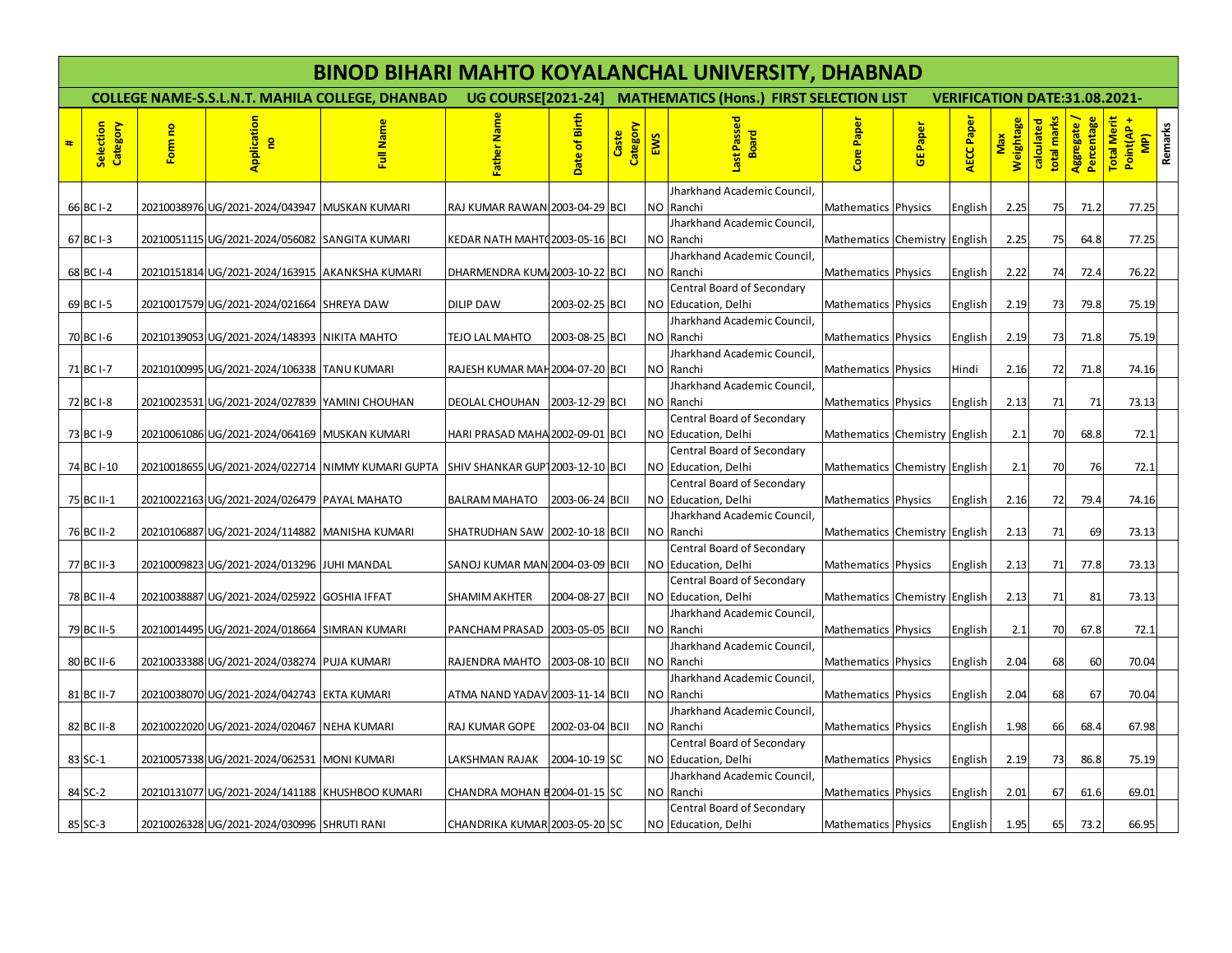|   | <b>BINOD BIHARI MAHTO KOYALANCHAL UNIVERSITY, DHABNAD</b> |         |                                                 |                                                                                    |                                                             |                |                   |     |                                                    |                               |                                      |           |                         |                           |                           |                                                 |         |  |  |
|---|-----------------------------------------------------------|---------|-------------------------------------------------|------------------------------------------------------------------------------------|-------------------------------------------------------------|----------------|-------------------|-----|----------------------------------------------------|-------------------------------|--------------------------------------|-----------|-------------------------|---------------------------|---------------------------|-------------------------------------------------|---------|--|--|
|   |                                                           |         |                                                 | <b>COLLEGE NAME-S.S.L.N.T. MAHILA COLLEGE, DHANBAD</b>                             | UG COURSE[2021-24] MATHEMATICS (Hons.) FIRST SELECTION LIST |                |                   |     |                                                    |                               | <b>VERIFICATION DATE:31.08.2021-</b> |           |                         |                           |                           |                                                 |         |  |  |
| # | Selection<br>Category                                     | Form no | Application<br><b>P</b>                         | Full Name                                                                          | ather Nam                                                   | Date of Birth  | Category<br>Caste | EWS | Last Passed<br>卫<br>Boa                            | Core Paper                    | <b>GE Paper</b>                      | AECC Pape | <b>Weightage</b><br>Max | total marks<br>calculated | Percentage<br>Aggregate / | <b>Total Merit</b><br>Point(AP<br>$\frac{1}{2}$ | Remarks |  |  |
|   |                                                           |         |                                                 |                                                                                    |                                                             |                |                   |     | Central Board of Secondary                         |                               |                                      |           |                         |                           |                           |                                                 |         |  |  |
|   | 86 SC-4                                                   |         | 20210157107 UG/2021-2024/167147 ADITI KUMARI    |                                                                                    | Ajay Kumar RAm                                              | 2004-01-07 SC  |                   |     | NO Education, Delhi<br>Jharkhand Academic Council, | Mathematics Physics           |                                      | English   | 1.74                    | 58                        | 74.6                      | 59.74                                           |         |  |  |
|   | 87 SC-5                                                   |         | 20210056141 UG/2021-2024/060956 AAROHI KUMARI   |                                                                                    | JAGNARAYAN PASW 2004-12-09 SC                               |                |                   | NO  | Ranchi                                             | Mathematics Physics           |                                      | English   | 1.74                    | 58                        | 61.2                      | 59.74                                           |         |  |  |
|   | 88 SC-6                                                   |         | 20210032361 UG/2021-2024/037369                 | <b>ANJU PATIL</b>                                                                  | <b>BHOLA NATH PATIL</b>                                     | 2004-10-14 SC  |                   |     | Central Board of Secondary<br>NO Education, Delhi  | Mathematics Chemistry English |                                      |           | 1.53                    | 51                        | 73.8                      | 52.53                                           |         |  |  |
|   |                                                           |         |                                                 |                                                                                    |                                                             |                |                   |     | Jharkhand Academic Council,                        |                               |                                      |           |                         |                           |                           |                                                 |         |  |  |
|   | 89 SC-7                                                   |         | 20210020546 UG/2021-2024/024764 ANU KUMARI      |                                                                                    | ASHOK KUMAR PASV 2002-02-02 SC                              |                |                   | NO  | Ranchi<br>Jharkhand Academic Council,              | Mathematics Physics           |                                      | English   | 1.5                     | 50                        | 55                        | 51.5                                            |         |  |  |
|   | 90 SC-8                                                   |         | 20210020004 UG/2021-2024/018161 KALPANA KUMARI  |                                                                                    | <b>SHAMBHU HARI</b>                                         | 1999-11-02 SC  |                   | NO  | Ranchi                                             | Mathematics Physics           |                                      | English   | 1.44                    | 48                        | 57                        | 49.44                                           |         |  |  |
|   |                                                           |         |                                                 |                                                                                    |                                                             |                |                   |     | Jharkhand Academic Council,                        |                               |                                      |           |                         |                           |                           |                                                 |         |  |  |
|   | 91 SC-9                                                   |         | 20210053920 UG/2021-2024/059398 KALPANA KUMARI  |                                                                                    | <b>SHAMBHU HARI</b>                                         | 1999-11-02 SC  |                   | NO  | Ranchi                                             | Mathematics Physics           |                                      | English   | 1.44                    | 48                        | 57                        | 49.44                                           |         |  |  |
|   | 92 SC-10                                                  |         | 20210136126 UG/2021-2024/145780 SHANTI BAURI    |                                                                                    | NIMAI BAURI                                                 | 2004-03-15 SC  |                   | ΝO  | Jharkhand Academic Council,<br>Ranchi              | Mathematics Physics           |                                      | English   | 1.44                    | 48                        | 57.2                      | 49.44                                           |         |  |  |
|   |                                                           |         |                                                 |                                                                                    |                                                             |                |                   |     | Jharkhand Academic Council,                        |                               |                                      |           |                         |                           |                           |                                                 |         |  |  |
|   | 93 V SC-11                                                |         | 20210046366 UG/2021-2024/051061 TARA KUMARI     |                                                                                    | BHUPAL CHANDRA N 2004-08-21 BCI                             |                |                   | NO  | Ranchi                                             | Mathematics Physics           |                                      | English   | 2.1                     | 70                        | 66.6                      | 72.1                                            |         |  |  |
|   | 94 V SC-12                                                |         | 20210135152 UG/2021-2024/142506 PRIYANKA KUMARI |                                                                                    | <b>LAKHAN PANDIT</b>                                        | 2004-09-23 BCI |                   | NO  | Jharkhand Academic Council,<br>Ranchi              | Mathematics Physics           |                                      | English   | 2.1                     | 70                        | 70                        | 72.1                                            |         |  |  |
|   | 95 V SC-13                                                |         | 20210039236 UG/2021-2024/044220                 | <b>LEENA PRIYA</b>                                                                 | OM PRAKASH SINGH 2003-08-02 BCI                             |                |                   | NO. | Jharkhand Academic Council.<br>Ranchi              |                               |                                      | Hindi     | 2.04                    | 68                        | 67.6                      | 70.04                                           |         |  |  |
|   |                                                           |         |                                                 |                                                                                    |                                                             |                |                   |     | Jharkhand Academic Council,                        | Mathematics Physics           |                                      |           |                         |                           |                           |                                                 |         |  |  |
|   | 96 ST-1                                                   |         | 20210040055 UG/2021-2024/044023                 | <b>NIKITA HEMBRAM</b>                                                              | RAM SUNDAR HEMB 2004-11-14 ST                               |                |                   | NO  | Ranchi                                             | Mathematics Physics           |                                      | Hindi     | 2.16                    | 72                        | 68.8                      | 74.16                                           |         |  |  |
|   |                                                           |         |                                                 |                                                                                    |                                                             |                |                   |     | Jharkhand Academic Council,                        |                               |                                      |           |                         |                           |                           |                                                 |         |  |  |
|   | 97 ST-2                                                   |         | 20210040827 UG/2021-2024/045712 SUSHMITA KUMARI |                                                                                    | <b>SUNIL TUDU</b>                                           | 2003-03-04 ST  |                   | NO  | Ranchi<br>Jharkhand Academic Council,              | Mathematics Physics           |                                      | English   | 1.86                    | 62                        | 58                        | 63.86                                           |         |  |  |
|   | 98 ST-3                                                   |         | 20210020090 UG/2021-2024/023727 USHA HEMBRAM    |                                                                                    | Akhan manjhi                                                | 2003-09-28 ST  |                   |     | NO Ranchi                                          | Mathematics Chemistry English |                                      |           | 1.83                    | 61                        | 62.4                      | 62.83                                           |         |  |  |
|   |                                                           |         |                                                 |                                                                                    |                                                             |                |                   |     | Jharkhand Academic Council,                        |                               |                                      |           |                         |                           |                           |                                                 |         |  |  |
|   | 99 ST-4                                                   |         | 20210155423 UG/2021-2024/166520                 | LAXMI KUMARI MURMU KARAM LAL MURMU 2000-12-12 ST                                   |                                                             |                |                   | NO  | Ranchi<br>Jharkhand Academic Council,              | Mathematics Physics           |                                      | English   | 1.8                     | 60                        | 61.4                      | 61.8                                            |         |  |  |
|   | 100 ST-5                                                  |         |                                                 | 20210057661 UG/2021-2024/062698 RAJESHWARI KUMARI HA VIJAY HANSDA                  |                                                             | 2004-09-25 ST  |                   | NO  | Ranchi                                             | Mathematics Physics           |                                      | English   | 1.8                     | 60                        | 69.2                      | 61.8                                            |         |  |  |
|   |                                                           |         |                                                 |                                                                                    |                                                             |                |                   |     | Jharkhand Academic Council,                        |                               |                                      |           |                         |                           |                           |                                                 |         |  |  |
|   | 101 ST-6                                                  |         | 20210037116 UG/2021-2024/041641 NAMITA MURMU    |                                                                                    | <b>SUNITY MURMU</b>                                         | 2003-02-11 ST  |                   |     | NO Ranchi                                          | Mathematics Physics           |                                      | English   | 1.77                    | 59                        | 63.8                      | 60.77                                           |         |  |  |
|   | 102 ST-7                                                  |         | 20210114595 UG/2021-2024/123430 ANSHU MARANDI   |                                                                                    | MAHADEV MARAND 2004-02-21 ST                                |                |                   | ΝO  | Jharkhand Academic Council,<br>Ranchi              | Mathematics Chemistry English |                                      |           | 1.77                    | 59                        | 64                        | 60.77                                           |         |  |  |
|   |                                                           |         |                                                 |                                                                                    |                                                             |                |                   |     | Jharkhand Academic Council,                        |                               |                                      |           |                         |                           |                           |                                                 |         |  |  |
|   | $103$ ST-8                                                |         | 20210057066 UG/2021-2024/062224 PRIYA MODI      |                                                                                    | <b>BIRBAL MODI</b>                                          | 2003-08-29 ST  |                   | NO  | Ranchi                                             | Mathematics Physics           |                                      | English   | 1.68                    | 56                        | 62.6                      | 57.68                                           |         |  |  |
|   | 104 ST-9                                                  |         |                                                 | 20210089846 UG/2021-2024/095632 KUMARI SHARMILA TUDUSUNIL BARAN TUDU 2002-08-11 ST |                                                             |                |                   |     | Jharkhand Academic Council,<br>NO Ranchi           | Mathematics Physics           |                                      | English   | 1.62                    | 54                        | 61                        | 55.62                                           |         |  |  |
|   |                                                           |         |                                                 |                                                                                    |                                                             |                |                   |     | Council of Higher Secondary                        |                               |                                      |           |                         |                           |                           |                                                 |         |  |  |
|   | 105 ST-10                                                 |         |                                                 | 20210128125 UG/2021-2024/137085 NAMITA KUMARI MURMIRISHI PRASAD MURN 2003-08-09 ST |                                                             |                |                   | NO  | Education, Delhi                                   | Mathematics Physics           |                                      | English   | 1.62                    | 54                        | 58.8                      | 55.62                                           |         |  |  |
|   | 106 ST-11                                                 |         |                                                 | 20210083987 UG/2021-2024/089293 NAMITA KUMARI MURMURISHI PRASAD MURN 2020-10-13 ST |                                                             |                |                   |     | Central Board of Secondary<br>NO Education, Delhi  | Mathematics Physics           |                                      | English   | 1.62                    | 54                        | 58.8                      | 55.62                                           |         |  |  |
|   |                                                           |         |                                                 |                                                                                    |                                                             |                |                   |     | Jharkhand Academic Council,                        |                               |                                      |           |                         |                           |                           |                                                 |         |  |  |
|   | 107 ST-12                                                 |         | 20210048460 UG/2021-2024/053030 LALITA KUMARI   |                                                                                    | <b>BHIKHU ORANG</b>                                         | 2001-02-08 ST  |                   | NO  | Ranchi                                             | Mathematics Physics           |                                      | Hindi     | 1.56                    | 52                        | 42                        | 53.56                                           |         |  |  |
|   | 108 ST-13                                                 |         | 20210109787 UG/2021-2024/112889 SADMUNI KUMARI  |                                                                                    | <b>PRAN SOREN</b>                                           | 2002-02-08 ST  |                   |     | Jharkhand Academic Council,<br>NO Ranchi           | Mathematics Physics           |                                      | English   | 1.41                    | 47                        | 50.8                      | 48.41                                           |         |  |  |
|   |                                                           |         |                                                 |                                                                                    |                                                             |                |                   |     |                                                    |                               |                                      |           |                         |                           |                           |                                                 |         |  |  |
|   |                                                           |         |                                                 |                                                                                    |                                                             |                |                   |     |                                                    |                               |                                      |           |                         |                           |                           |                                                 |         |  |  |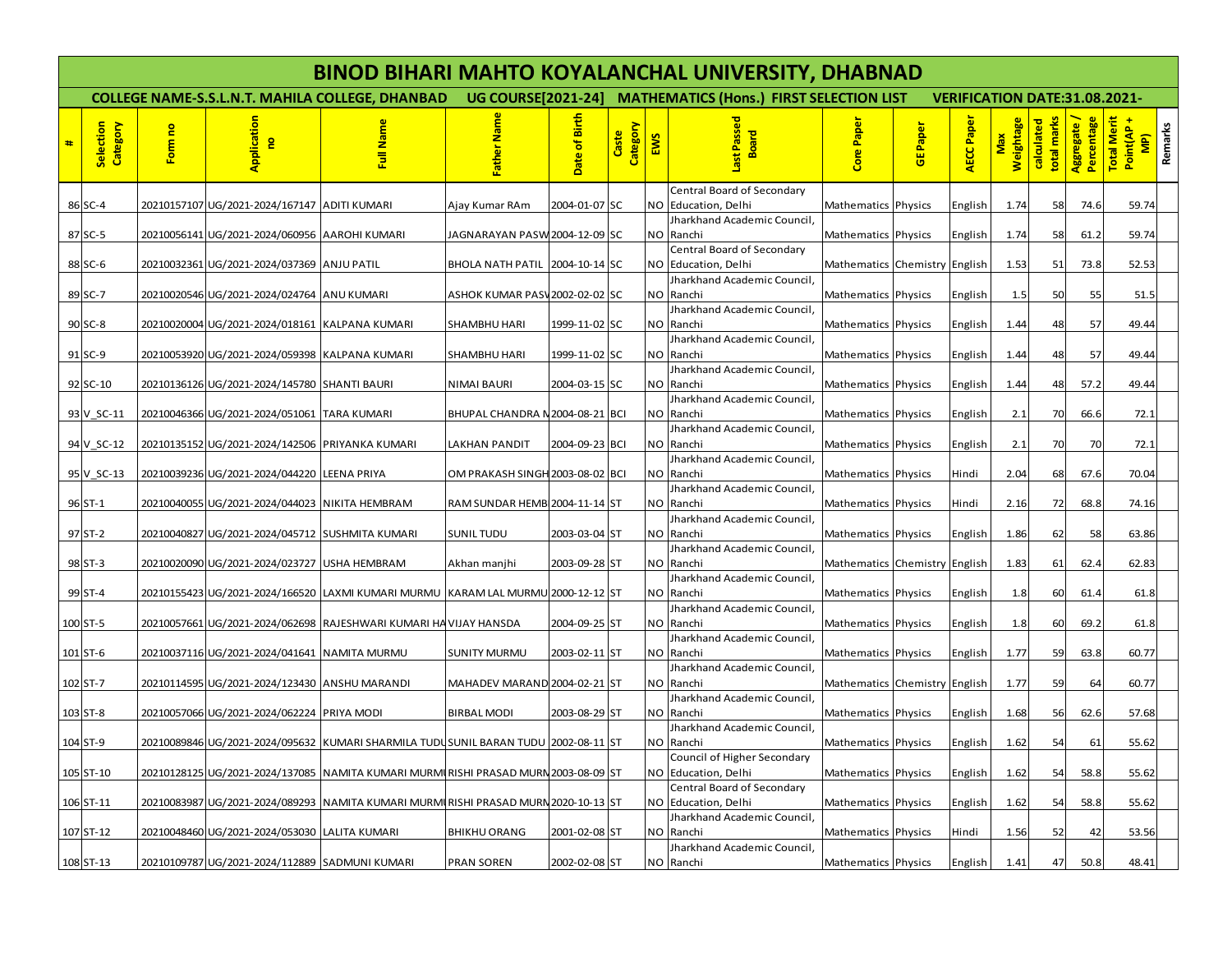|   | <b>BINOD BIHARI MAHTO KOYALANCHAL UNIVERSITY, DHABNAD</b> |         |                                                 |                                                                                      |                                 |                |                   |     |                                                             |                               |                |                                      |                         |                           |                           |                                                            |
|---|-----------------------------------------------------------|---------|-------------------------------------------------|--------------------------------------------------------------------------------------|---------------------------------|----------------|-------------------|-----|-------------------------------------------------------------|-------------------------------|----------------|--------------------------------------|-------------------------|---------------------------|---------------------------|------------------------------------------------------------|
|   |                                                           |         |                                                 | <b>COLLEGE NAME-S.S.L.N.T. MAHILA COLLEGE, DHANBAD</b>                               |                                 |                |                   |     | UG COURSE[2021-24] MATHEMATICS (Hons.) FIRST SELECTION LIST |                               |                | <b>VERIFICATION DATE:31.08.2021-</b> |                         |                           |                           |                                                            |
| # | Selection<br>Category                                     | Form no | <b>Application</b><br>$\mathbf{e}$              | Full Name                                                                            | ather Nam                       | Date of Birth  | Category<br>Caste | EWS | ast Passed<br>bard<br>m                                     | Core Paper                    | <b>GEPaper</b> | AECC Paper                           | Weightage<br><b>Max</b> | total marks<br>calculated | Percentage<br>Aggregate / | <b>Total Merit</b><br>Remarks<br>Point(AP<br>$\frac{1}{2}$ |
|   |                                                           |         |                                                 |                                                                                      |                                 |                |                   |     | Central Board of Secondary                                  |                               |                |                                      |                         |                           |                           |                                                            |
|   | 109 V ST-14                                               |         | 20210013073 UG/2021-2024/016856 BRISHTY KUMARI  |                                                                                      | BIRENDRA KUMAR C 2004-06-24 BCI |                |                   |     | NO Education, Delhi                                         | Mathematics Physics           |                | English                              | 2.04                    | 68                        | 72.8                      | 70.04                                                      |
|   | 110 V ST-15                                               |         |                                                 | 20210044775 UG/2021-2024/049317 KARINA KUMARI MAHAT SHITAL PRASAD MAH 2002-07-09 BCI |                                 |                |                   |     | Jharkhand Academic Council.<br>NO Ranchi                    | Mathematics Physics           |                | English                              | 2.01                    | 67                        | 60                        | 69.01                                                      |
|   |                                                           |         |                                                 |                                                                                      |                                 |                |                   |     | Jharkhand Academic Council.                                 |                               |                |                                      |                         |                           |                           |                                                            |
|   | 111 V ST-16                                               |         | 20210065271 UG/2021-2024/070337 SANJOTI KUMARI  |                                                                                      | DHANANJAY MAHAT 2003-03-13 BCI  |                |                   |     | NO Ranchi                                                   | Mathematics Physics           |                | Hindi                                | 2.01                    | 67                        | 61.4                      | 69.01                                                      |
|   | 112 V ST-17                                               |         |                                                 | 20210016942 UG/2021-2024/020950 KUMARI MEGHA PRAMAI BIMAL CHANDRA PR 2003-03-11 BCI  |                                 |                |                   |     | Jharkhand Academic Council.<br>NO Ranchi                    | Mathematics Chemistry English |                |                                      | 1.95                    | 65                        | 59.8                      | 66.95                                                      |
|   |                                                           |         |                                                 |                                                                                      |                                 |                |                   |     | Jharkhand Academic Council.                                 |                               |                |                                      |                         |                           |                           |                                                            |
|   | 113 V ST-18                                               |         | 20210032967 UG/2021-2024/037598 PUJA KUMARI     |                                                                                      | DUMAR CHANDRA M 2004-03-25 BCI  |                |                   |     | NO Ranchi                                                   | Mathematics Physics           |                | Hindi                                | 1.95                    | 65                        | 62                        | 66.95                                                      |
|   |                                                           |         |                                                 |                                                                                      |                                 |                |                   |     | Jharkhand Academic Council,                                 |                               |                |                                      |                         |                           |                           |                                                            |
|   | 114 V ST-19                                               |         | 20210146170 UG/2021-2024/157869 USHA KUMARI     |                                                                                      | <b>NARESH MAHTO</b>             | 2002-02-26 BCI |                   |     | NO Ranchi                                                   | Mathematics Physics           |                | English                              | 1.89                    | 63                        | 61                        | 64.89                                                      |
|   |                                                           |         |                                                 |                                                                                      |                                 |                |                   |     | Jharkhand Academic Council,                                 |                               |                |                                      |                         |                           |                           |                                                            |
|   | 115 V ST-20                                               |         | 20210127380 UG/2021-2024/137641 KIRAN KUMARI    |                                                                                      | DHIREN PRASAD MA 2002-10-14 BCI |                |                   |     | NO Ranchi                                                   | Mathematics Physics           |                | English                              | 1.89                    | 63                        | 57.6                      | 64.89                                                      |
|   | 116 V ST-21                                               |         | 20210038661 UG/2021-2024/043564 CHAMELI KUMARI  |                                                                                      | LAKHAN LAL MAHAT 2005-01-03 BCI |                |                   |     | Jharkhand Academic Council,<br>NO Ranchi                    | Mathematics Physics           |                | English                              | 1.89                    | 63                        | 73.2                      | 64.89                                                      |
|   |                                                           |         |                                                 |                                                                                      |                                 |                |                   |     | Jharkhand Academic Council,                                 |                               |                |                                      |                         |                           |                           |                                                            |
|   | 117 V ST-22                                               |         | 20210074227 UG/2021-2024/080015 PRATIBHA KUMARI |                                                                                      | MITHLESH CHOUDHA 2003-10-20 BCI |                |                   |     | NO Ranchi                                                   | Mathematics Physics           |                | English                              | 1.86                    | 62                        | 65.6                      | 63.86                                                      |
|   |                                                           |         |                                                 |                                                                                      |                                 |                |                   |     | Jharkhand Academic Council,<br>NO Ranchi                    |                               |                |                                      |                         |                           |                           |                                                            |
|   | 118 V ST-23                                               |         | 20210153319 UG/2021-2024/149681 KHUSHBOO KUMARI |                                                                                      | RAJENDRA PRASAD 12004-03-20 BCI |                |                   |     | Jharkhand Academic Council,                                 | Mathematics Physics           |                | Hindi                                | 1.86                    | 62                        | 74.8                      | 63.86                                                      |
|   | 119 V ST-24                                               |         |                                                 | 20210049205 UG/2021-2024/054046 JYOTI KUMARI MONDAL SADHAN CHANDRA 12002-10-14 BCI   |                                 |                |                   |     | NO Ranchi                                                   | Mathematics Physics           |                | English                              | 1.83                    | 61                        | 61                        | 62.83                                                      |
|   |                                                           |         |                                                 |                                                                                      |                                 |                |                   |     | Jharkhand Academic Council,                                 |                               |                |                                      |                         |                           |                           |                                                            |
|   | 120 V ST-25                                               |         |                                                 | 20210141473 UG/2021-2024/051415 KUNAL KUMAR SHARMA ADITYA KUMAR SHA 2003-07-18 BCI   |                                 |                |                   |     | NO Ranchi                                                   | Mathematics Physics           |                | English                              | 1.83                    | 61                        | 56.8                      | 62.83                                                      |
|   |                                                           |         |                                                 |                                                                                      |                                 |                |                   |     | Jharkhand Academic Council,                                 |                               |                |                                      |                         |                           |                           |                                                            |
|   | 121 V ST-26                                               |         | 20210017324 UG/2021-2024/021430 ANU KUMARI      |                                                                                      | SRI HARADHAN MAN 2004-03-03 BCI |                |                   |     | NO Ranchi                                                   | Mathematics Physics           |                | English                              | 1.74                    | 58                        | 58.4                      | 59.74                                                      |
|   | 122 V ST-27                                               |         | 20210053939 UG/2021-2024/059452 MAMTA KUMARI    |                                                                                      | <b>BHOLA MAHATO</b>             | 2002-03-02 BCI |                   |     | Jharkhand Academic Council,<br>NO Ranchi                    | Mathematics Physics           |                | English                              | 1.71                    | 57                        | 66                        | 58.71                                                      |
|   |                                                           |         |                                                 |                                                                                      |                                 |                |                   |     | Jharkhand Academic Council,                                 |                               |                |                                      |                         |                           |                           |                                                            |
|   | 123 V_ST-28                                               |         | 20210025287 UG/2021-2024/029900 NAJIYA PARVEEN  |                                                                                      | <b>MD AFTAR</b>                 | 2003-05-25 BCI |                   |     | NO Ranchi                                                   | Mathematics Chemistry English |                |                                      | 1.71                    | 57                        | 61.2                      | 58.71                                                      |
|   |                                                           |         |                                                 |                                                                                      |                                 |                |                   |     |                                                             |                               |                |                                      |                         |                           |                           |                                                            |